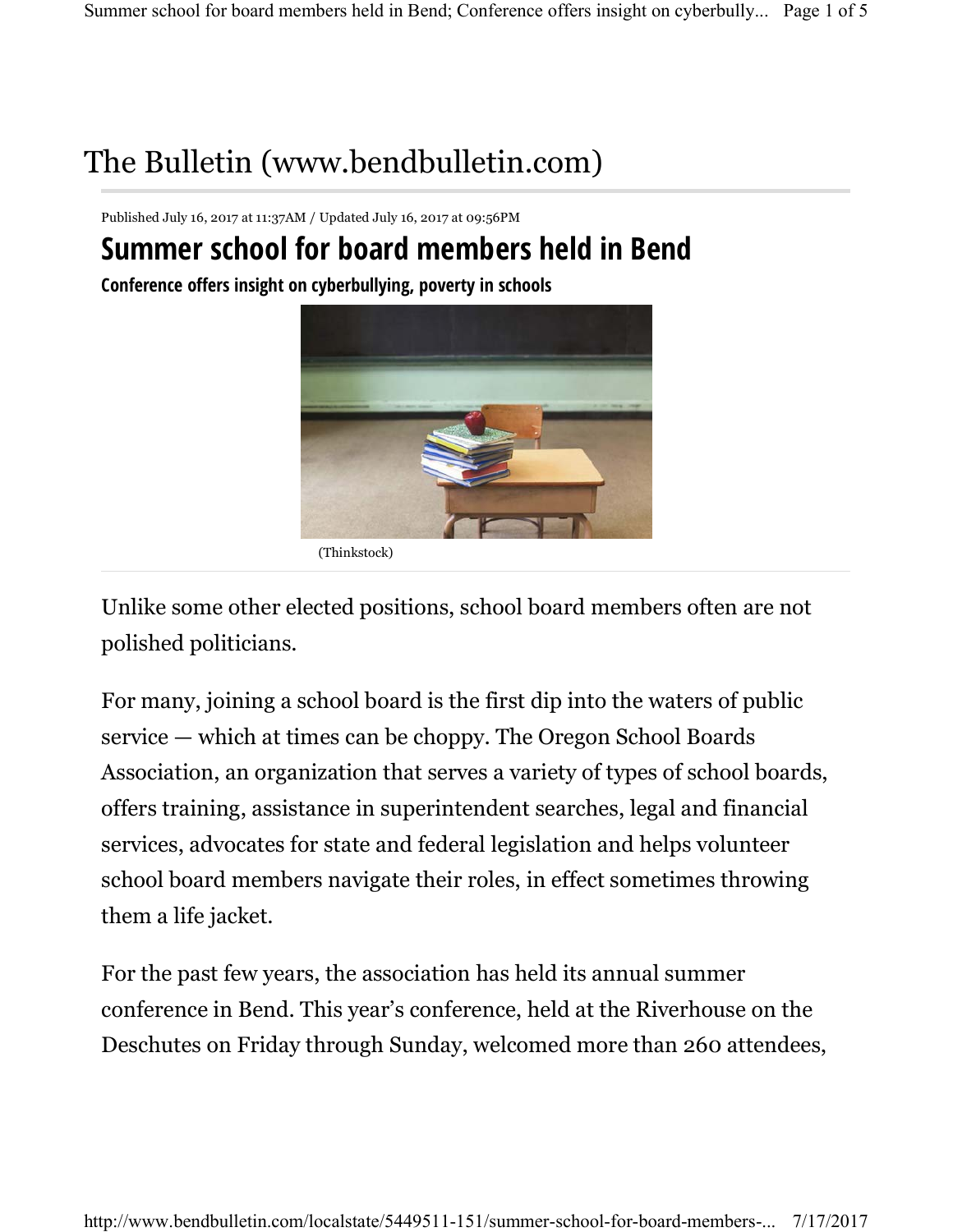including a few local school board members, from the Redmond, Sisters and Crook County districts, according to Alex Pulaski, OSBA communications director.

The conference offered a variety of workshops through the weekend, with sessions for newcomers, covering basic roles and responsibilities, to more indepth subjects such as addressing poverty in schools.

In that workshop, host William Parrett, director of the Center for School Improvement & Policy Studies and an education professor at Boise State University, laid out lessons from his book, "Turning High-Poverty Schools into High-Performing Schools."

While there's not a direct causal line linking relationships between students and staff and higher achievement, students do better when they can trust staff, and that happens through relationship-building, Parrett said.

The goal for high-poverty schools should be to create healthy, safe and supportive learning environments, he said. It's important for adults in a school — including teachers, principals and other staff — to rethink the stereotypes of poverty they may have developed in their heads.

If a student feels as if she belongs in school, she is more likely to succeed. Too often, children in poverty feel like they don't belong at school, Parrett said, for a variety of reasons.

One attendee raised a hand to share what one middle school had done to keep kids in poverty from feeling singled out: At that middle school, kids served hot lunch from the cafeteria were viewed differently by their peers because they may qualify for free or reduced lunches. Families who could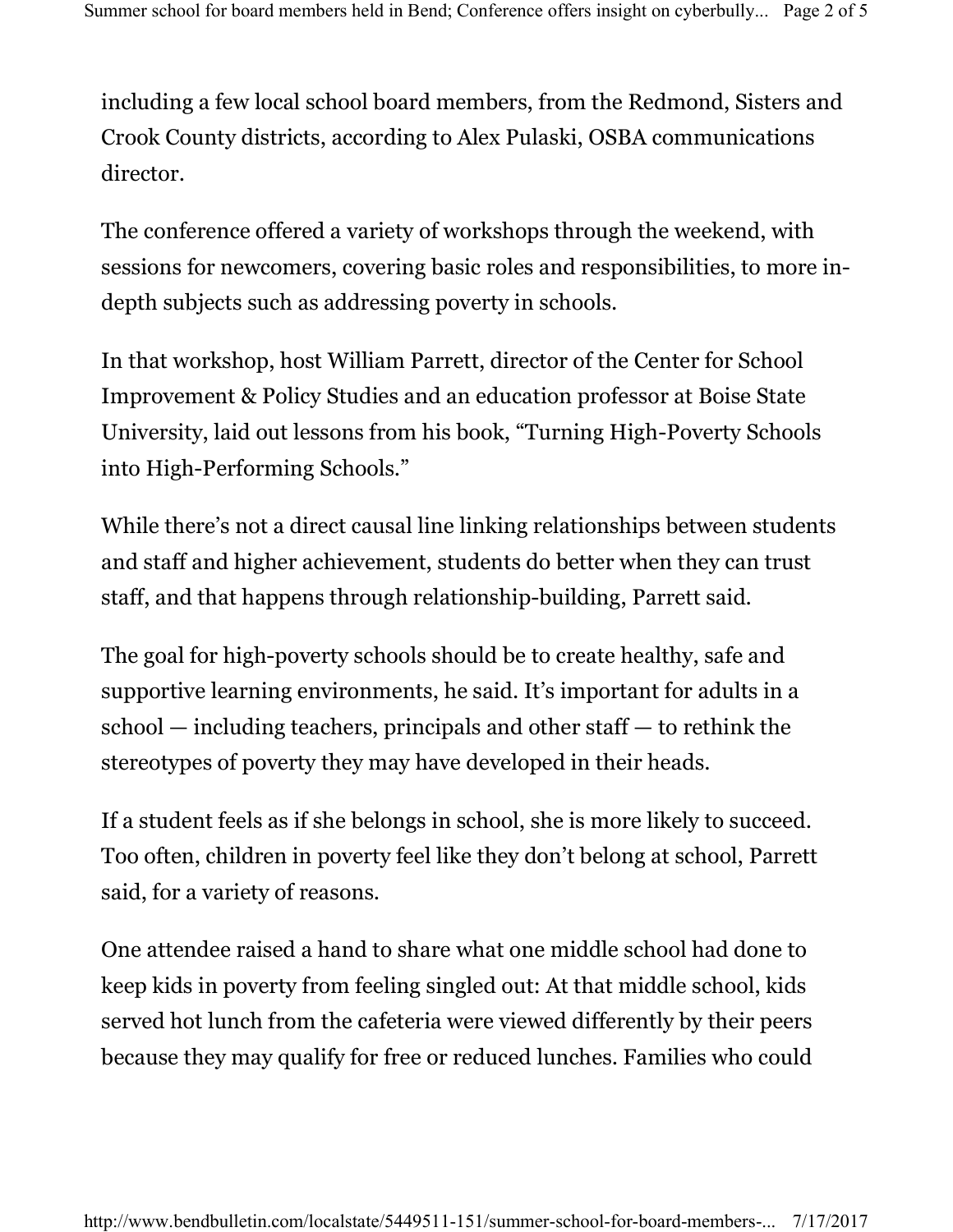afford it usually packed cold lunches for their students. So the school began serving cafeteria lunches in brown sacks so students couldn't tell the difference.

Parrett said beyond building relationships, it's important to make sure highpoverty schools aren't "dumbing down" what they teach students, and that they should keep expectations high.

Walt Wagner, a Crook County School Board member, attended Parrett's session on poverty. Wagner said while he and fellow board members are highly aware of the poverty that exists in their school district, it's an ongoing learning process figuring out how to best help those kids.

Many school board members and administrators never experienced poverty themselves, he said, so it gives them a different perspective. But Wagner knows it firsthand: He was raised in poverty in Clackamas County.

A couple of key relationships with adults at school helped encourage him.

Wagner said he was looking forward to learning more about charter schools at the conference, but he also attended a session on cyberbullying Saturday afternoon.

In that workshop, Haley Percell, an attorney with OSBA, and Rachel Fleenor, a marketing strategist for the association, discussed how to prevent cyberbullying, how to address it in schools and how to keep students and staff safe.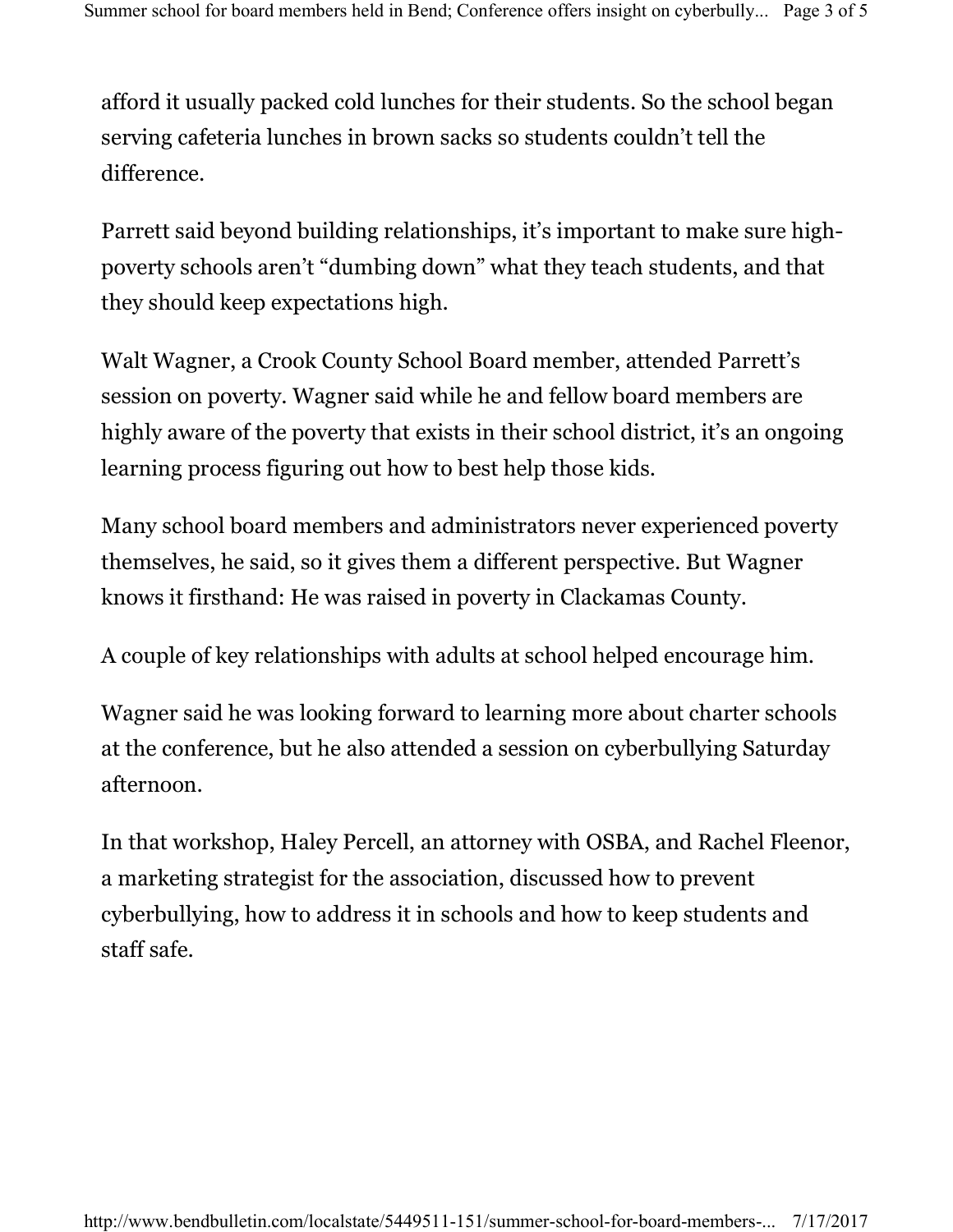Cyberbullying is any type of defamation, intimidation or harassment that occurs over an electronic communication device, Fleenor said. Cyberbullying, which often occurs on social media, is prevalent, she said, adding that it can be tough for schools to keep up with all of the platforms students use.

In some cases, when students have been disciplined for cyberbullying, they have argued that the punishment infringes on their freedom of speech, Percell explained.

"We are always weighing competing rights," Percell said. Students and staff have the right to be safe and undiscriminated at school, but in some cases, judges have ruled it was within a student's First Amendment right to make a post online.

Percell said educating students ahead of an incident about practicing good "digital citizenry" is key. Students should also know to speak up to school staff when they see or hear of an incident happening online that is affecting a peer. Then when an incident does occur, Percell said, quickly responding and communicating is a school district's best bet.

Percell gave a number of examples where school board members came to her asking for help on how to respond to cyberbullying. In most cases, she advises that schools notify parents and students of the complaint, meet with the student and parent, request the student remove the post, explain school policies and consequences, follow up in writing to the person who complained about the cyberbullying and consider disciplining the student involved.

Something Fleenor reminded attendees not to do: Respond to the incident on social media.